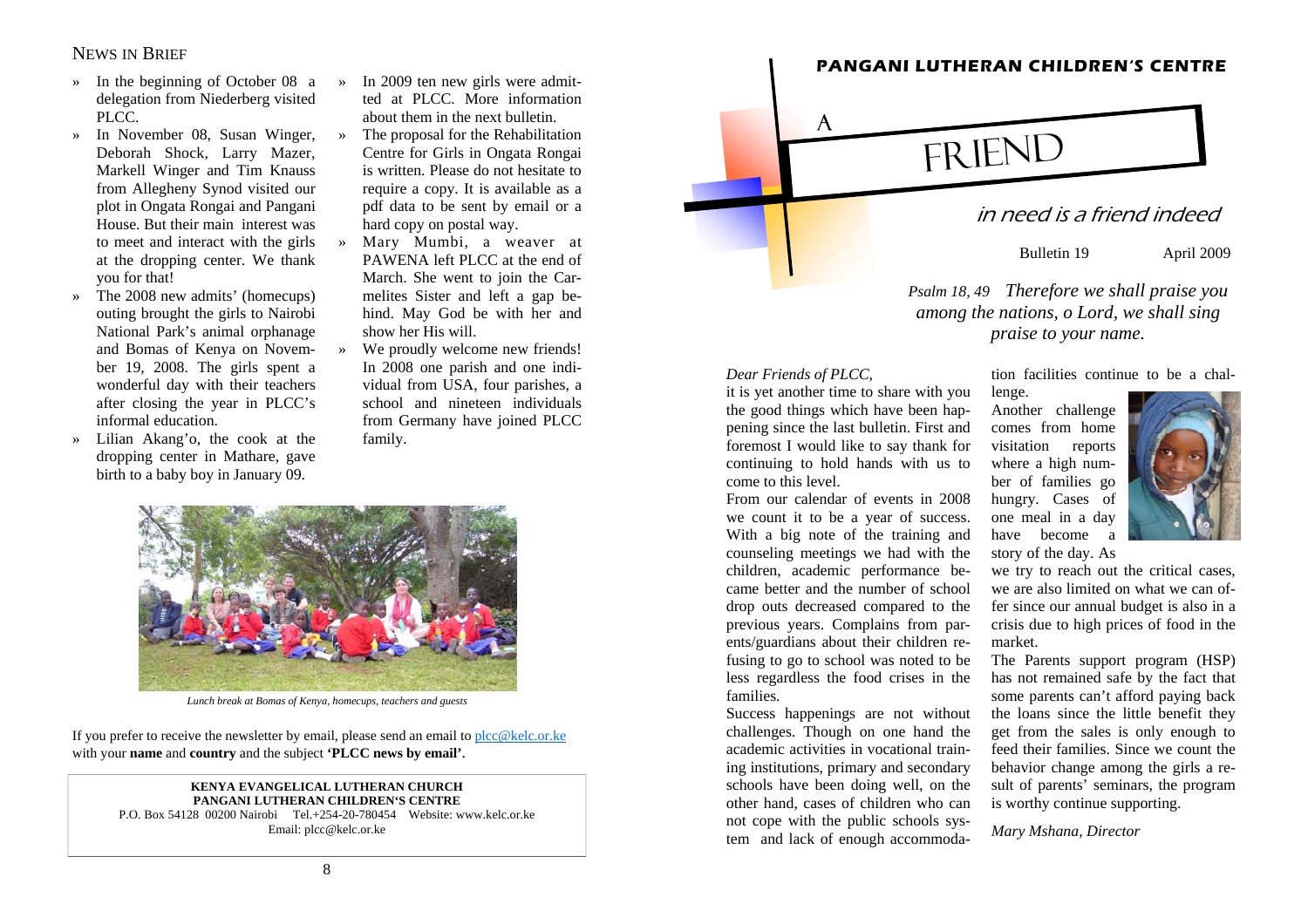### CHALLENGES IMPACTING NEGATIVELY TO THE PERFORMANCE

Different from last year, this year, Kenyans had a chance to celebrate the new year. However the aftermath of the year 2008's violence after the general election were heavily felt by Kenyans from all walks of live. This did not spare the education sector as well. The effects were clearly seen after the release of the national examination results. There was poor performance in the Kenya Certificate of Primary Education examination.



*Tuition for the girls during holidays* 

The poor performance was associated with the time wasted at the beginning of that year, the displacement of both teachers and students and also the destruction of learning institutions.

Although last year's poor results may be attributed to the happenings in that year, the fact remains that the quality of education in public schools in the country is not as it used to be. This is

as opposed to private schools. The reason for this is that in public schools the ration of teacher to pupil is 1:100 plus in urban centers and 1:80 in rural areas. This is different in private schools and other children organizations with established schools whereby this ratio is at most 1:25.

There are other challenges that have continued to impact negatively to the performance of the children in public schools, this includes: limited facilities and lack of enough learning resources. At the beginning of this year teachers went on strike which lasted for two weeks. Therefore all public schools going children were out of school for that period. As the strike was on, the privately owned schools continued with their business normally. This puts their children in a better position to perform well, which they have always done.

In KCPE 2008 PLCC had a total of eight girls that sat for the examination. Out of the eight only one managed to get the marks required to proceed to secondary school.

Three of this number were given a second change to resit for the examinations end of this year, while the remaining four, a solution is yet to be found. This has always remained a challenge to PLCC because there isn't a place ready available to accommodate those who can't make it to secondary school.

In secondary school education PLCC had two girls who sat for the Kenya certificate of Secondary Education. Both of them attained grade C minus. Our PLCC girls have to contend with challenges which put them at a more

# ONE VERY IMPRESSIVE PLCC PARENT

The year 2009, first quarter, kicked off on a high note!



There have been a number of activities that have been implemented. The month of January started with a Micro Finance seminar. The parents/ guardians of PLCC were empowered on Book keeping. This came about as we went round visiting our parents/ guardians business cites and noted with concern that there was need for book keeping knowledge taught to PLCC parents/guardians. The seminar was positively received with attendance meeting above 50% mark that is 35 parents/guardians of PLCC. Margret selling fish<br>
ing promptly. She is a member of the<br>
een a number of activities first self help group. This for me is a<br>
been a mumber of activities first self help group. This for me is a<br>
een implemented. The par

 Another seminar took place in February whereby Sales and Marketing was the topic of discussion. We grouped the participants into three groups to discuss various ways they could market different products. This was positively taken as so much knowledge was shared between the parents hence positively embracing the skills and knowledge of sales and marketing. Most decided to diversity their merchandise and goods to capture a wider market for business growth and boom. We also had some time with our facilitators who taught soap making. It was such successful exercise such that the soap that was made  $\frac{3}{4}$  of it got sold right there on the spot and those who didn't attend the seminar come changing requesting to have a r

course for them out of the same.<br>One very impressive PLCC parent is<br>Margaret Awino. She took a loan to<br>start her Fish Mongering Business.<br>She had it already paid and as I joined<br>PLCC and was mobilizing to give out<br>loans in plied for another loan and now is pay ing promptly. She is a member of the<br>first self help group. This for me is a<br>very positive sigh and good example<br>the rest of parents MUST emulate and<br>follow.<br>Challenges faced<br>Some parents took loans and due to<br>post Electio

2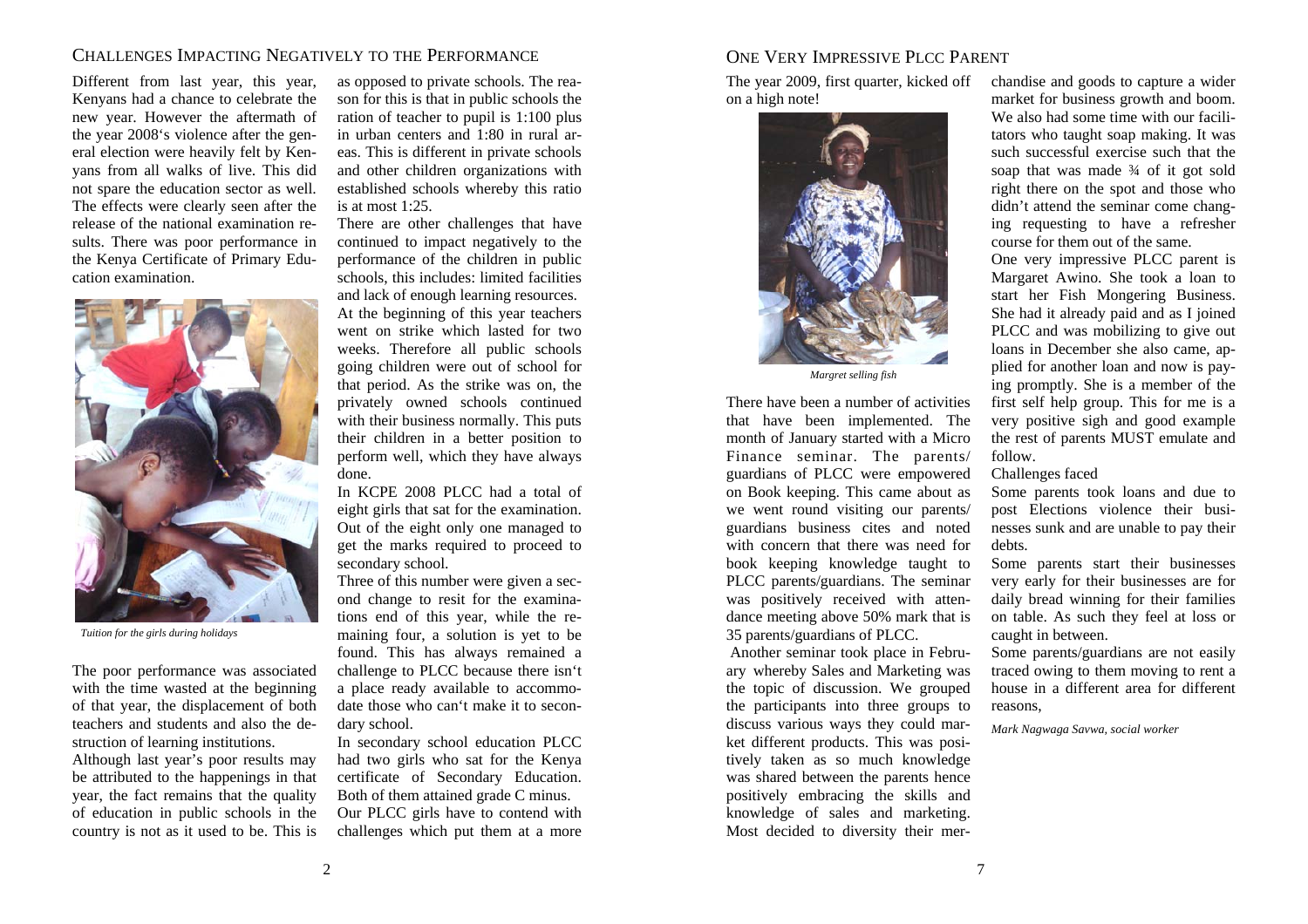# ONGATA RONGAI - FUTURE HOME

PLCC applied for a water reserve tank at the Ongata Rongai plot to German Embassy in Nairobi. The well is done with the help of ELCA and Sternsinger Germany, so we are glad that we met the requirements and qualified to be supported by the German Embassy for the tank. After signing the contract be-

> **PAWENA**  $72HZHB7$ Pangani Weaving Nairobi

In 2008 we made a big step forward to reach the target of educating and training of young people financed out of the profit of PAWENA. Our products were sold annually in Kenya 13,2 %, USA 15,5 % and Germany 71,3 %. Our customers abroad are mainly parishes and One World Shops. The order

KWA HERI, ANNA

Kwa heri means good luck. And this is what we wish Anna Schoen for her future back in Germany. She left Kenya in January after being with us for five months. Anna was working with the homecups (the group of girls in informal education) and also for one month in the Mathare Nursery. Besides of teaching in class, she was very active in the afternoons with sports. As schooling is very much focused on academic, she was the right person to balance this with games. The PLCC family thanks for Anna's committment

and the love she shared with us. May God bless her.

tween the embassy and PLCC on March 20, we are now able to order the water reserve tank. According to the supplier the work will come into completion within a period of two months.

of the Sunday School Bavaria of course takes a big part of the sales in Germany. We are proud that they like the product and ordered another 500 pieces, which will be delivered in

It was again Janice Knausenberger who helped our workshop to look/be more professional. As a multitalented lady she created a logo for PAWENA. This will help us to be recognized. A

big THANK YOU to Janice!



*Anna and Monicah* 

April.

disadvantaged position to perform well, given that their historical background is also not favorable. We hope that one day God will open a way for us to overcome these challenges and our girls be among the best performers in education.

*Ronald Bosire, teacher* 

### LISTEN TO AND LOOK AT THE GIRLS

Three wishes from different girls:



*Concentrating in class* 

Bibian 14: *"I want 1st to learn, 2nd to get a job, 3rd to help my family."* 

Jane, 9: "*I want 1st to love all people, 2nd to love my parents, 3rd love everybody, small and big."* 



*"Kalongo" is "playing house", the game that kids all over the world love to play.* 



*Girls like to be smart!* 

Idah 17: "I want  $I^{st}$  to become a *journalist, 2nd to have a better life and good future, 3rd to take care of other people."* 

> Zaitun, 12: *"I want 1st to learn, 2nd to have a bible, 3rd to have money.*

6

3

Winnie, 12: *"I want 1st God to help me in school, 2nd to go to university, 3rd to get a job."*